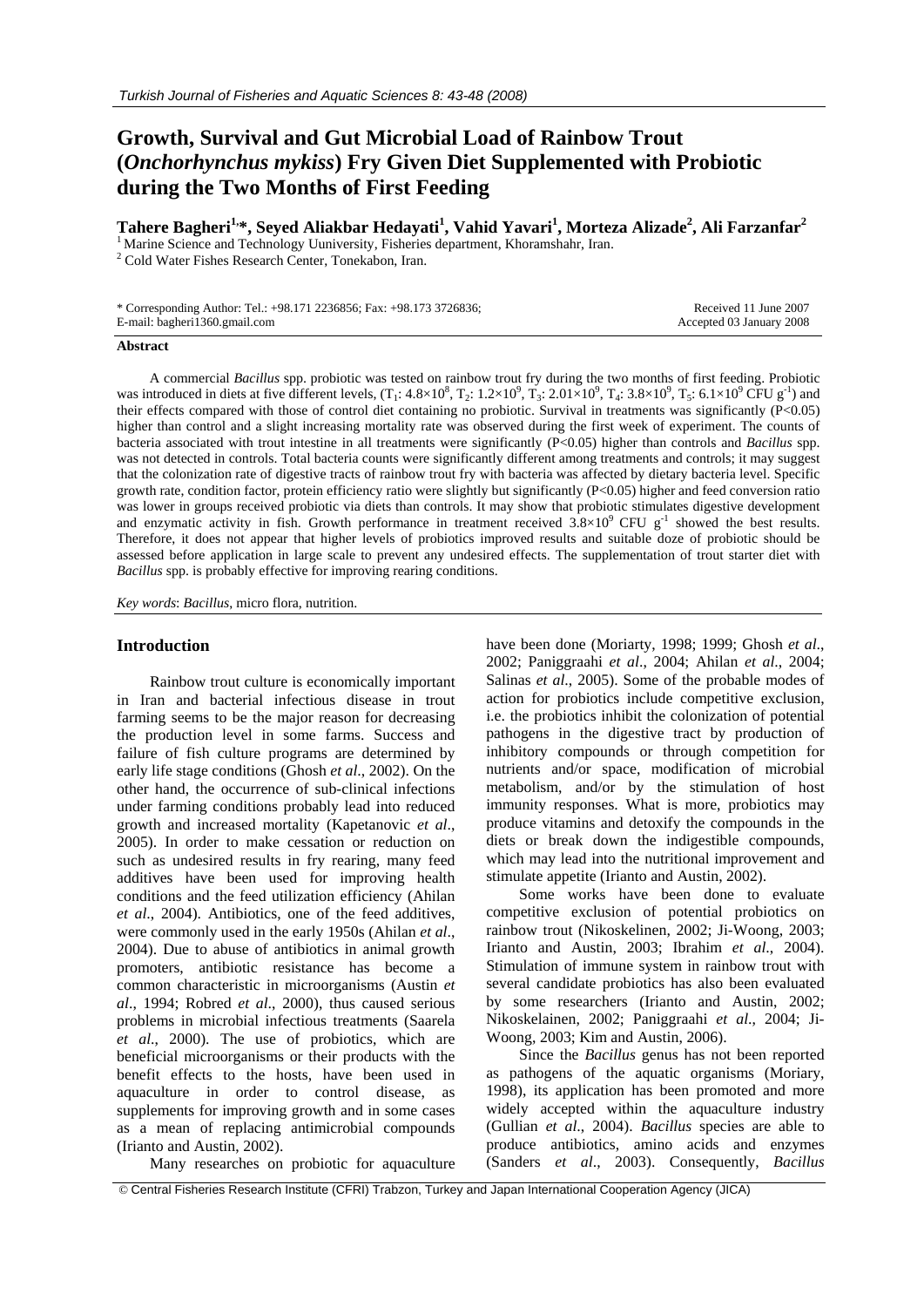probiotics may have positive nutritional effects on fish.

In the present study, we investigated the effect of *Bacillus* probiotic by administering via diets on digestibility of food, growth and survival of rainbow trout fry, with attention to fry intestinal micro-biota exposed to probiotic, compared to not receiving probiotic.

## **Material and Methods**

## **Rearing Conditions and Experimental Design**

Rainbow trout, *Oncorhynchus mykiss* (Walbaum) (average weight  $= 120$  mg) were obtained from a well–known hatchery in Iran, and maintained in 18 Californian flow-through with continuous fresh water supplied from spring (temperature = 13.98±0.06, mean±standard error) for a period of 63 days. Five treatments were conducted to evaluate the effect of probiotics administered to the rainbow trout fry, each treatments, in triplicate, was stocked with 500 fish. The fish were fed at five different levels,  $(T_1: 4.8 \times 10^8, T_2: 1.2 \times 10^9, T_3: 2.01 \times 10^9, T_4: 3.8 \times 10^9,$  $T_5$ : 6.1×10<sup>9</sup> CFU g<sup>-1</sup>) and control diet groups served as well. The sampling for nutritional effects was carried out once in a week.

## **Feeding and Probiotic Supplement Preparation**

Commercial rainbow trout starter food (SFT0, Chine Co., Tehran) was taken as a basal diet for the supplementation of probiotic. The commercial probiotic used in this experiment (Bio plus 2B, Razak Co., Iran) contained spores of two species of *Bacillus* (i.e., *B. subtilis* and *B. licheniformis*). Probiotics prepared as described in its original manual. The proper amounts of probiotic suspension were sprayed into the feed slowly, mixing part by part in a mixer. Then, the feed was air dried under sterile conditions for 12 h and stored at 20°C. The commercial feed sprayed with sterilized diluents alone served as the control diet.

#### **Fish Dissection and Microbiology**

Six fish were collected from each feed trial, after 20 h of starvation at the end of the experiment (Wache *et al*., 2006). After killing the fish, intestines were dissected out in sterile conditions, and then three intestine samples from each treatment were used for microbiological examination and kept in ice until transferring to microbiology laboratory. In the lab, each intestine sample was homogenized and serially diluted with sterilized normal saline solution, and then samples were placed onto tryptic soy agar plates for isolation and total counts of bacteria. The plates were incubated for 27 h at 37°C. After that, for obtaining pure culture, from each sample 20-25 colonies per plate were picked randomly and re–streaked onto

nutrient agar plates three times according to the methods of Spangaard *et al*. (2000) and Kapetanovic *et al*. (2005). Observation and identification of all the purified isolated were done according to the cell morphology, motility, gram staining, oxidize and catalas activities followed by Barrow and Feltman (1993) key identification.

## **Determination of Nutritional Effects and Survival**

Every week, 10 samples from each treatment were taken to determine wet weight and total length. The numbers of survivors were recorded as well. At the end of the experiment, carcass of 3 fish, intestines of which were dissected out, was transferred for biochemical analysis. Feed conversion ratio (FCR), specific growth rate (SGR) and protein efficiency ratio (PER) were expressed as following:

$$
FCR = \frac{Dry \ weight of \ ingested food}{Wet \ weight of \ produced \ trout}
$$

$$
PER = \frac{Wet weight of produced trout \times 100}{Dry weight of ingested protein}
$$

$$
SGR = \frac{(\text{Ln } W_t - \text{Ln } W_0) \times 100}{T}
$$

Where *t* is the period of culture in days, ln  $W_0$  is the natural logarithm of the weight of the fry at the beginning of the experiment, and  $\ln W_t$  is the natural logarithm of the weight of the fry at day *t*. ( $W_0$  and  $W_t$ are in gram).

### **Statistical Analysis**

One way analysis of variance (ANOVA; SPSS, 10.0) was used to determine whether significant variation between the treatments existed. Difference between means were determined and compared by LSD test. All tests used a significance level of P<0.05. Data are reported as means ± standard errors.

#### **Results**

#### **Survival and Growth**

Under five levels of probiotic supplement, among the experimental fish normal behaviour exhibited and no cannibalism were observed. Probiotic feed acceptance in all treatments was as good as control group. Although mortality was low in both controls and treatments, administering probiotic showed significantly higher survival in all treatments, except  $T_1$  (Figure 1). Higher mean weight and total length were recorded in fish fed with probiotic supplement. Although mean weight just in  $T_4$  was significantly higher than control, total length was not significantly affected by the administered probiotic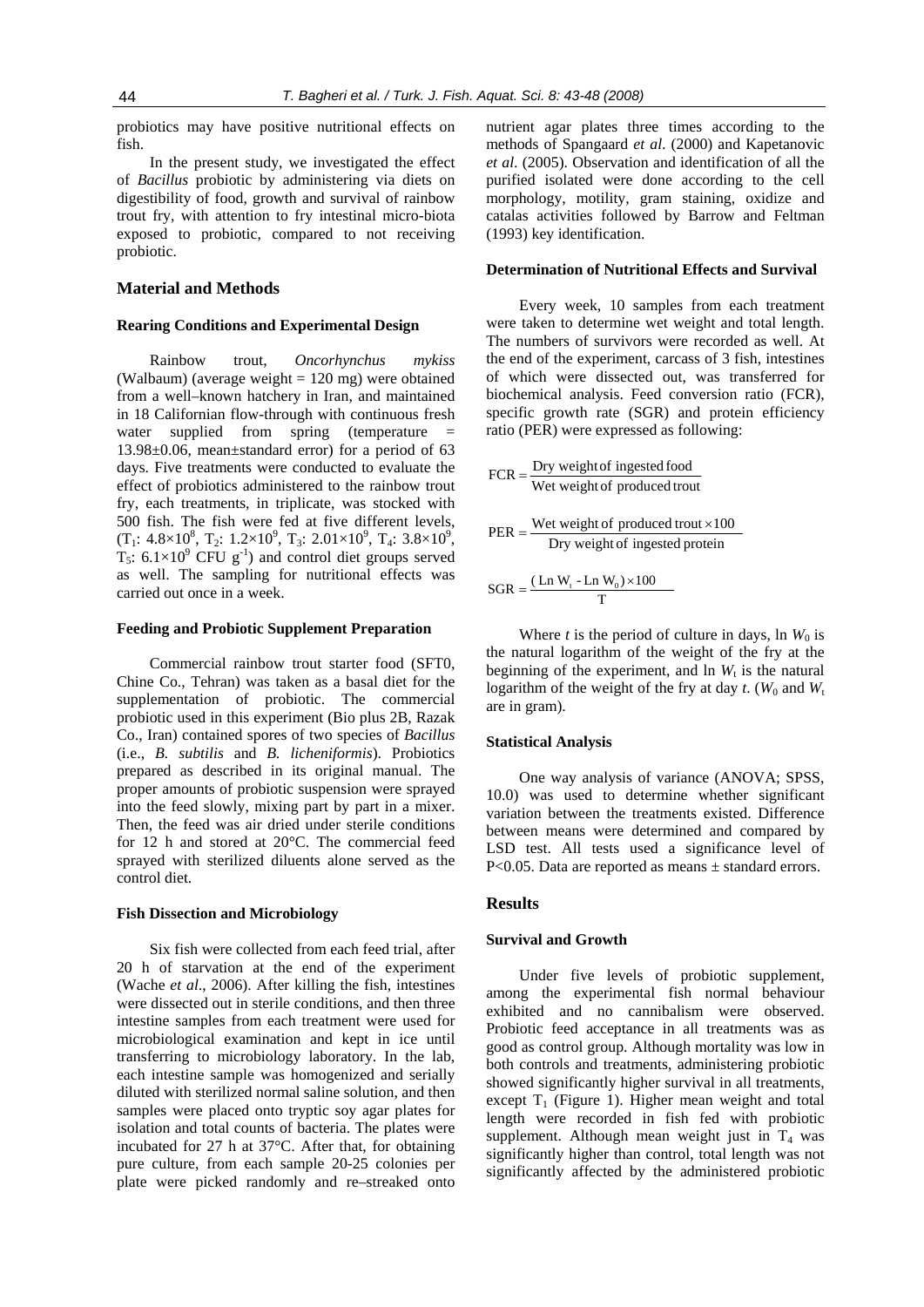**A** 

**0.6 FCR 0.8 1 1.2**

(Figure 1). In all probiotic treatments, except  $T_1$ , food conversion ratio (FCR) and protein efficiency ratio (PER) were significantly higher than in controls (Figure 2). Specific growth ratio (SGR) of the treated fish was also determined and showed significantly higher rate just in  $T_4$  and  $T_5$  (Figure 2). At the end of the study, the best results were retrieved from  $T_4$ . In order to determine the nutritional effects of administered probiotic on rainbow trout fry, the biochemical composition of carcass was analyzed. The results are represented in Table 1. Protein values of carcass in all treatments, except  $T_1$ , were significantly higher than controls. The best result was obtained from T4. Significantly different fat values of carcass in probiotic groups, compared to the controls,

were indicated. Moisture values of  $T_3$ ,  $T_4$  and  $T_5$ indicated a significant difference as well (Table 1).

# **Intestinal Microbiota**

*Bacillus* was dominant bacteria in probiotic treatments. In contrast, no *Bacillus* strains were detected in control groups (Table 2). Total bacterial counts in trout intestine, which received probiotic, were not significantly different. No clear effects on intestine bacteria associated with different levels of probiotic in treatments and control groups were detected (Figure 3). Vibrionaceae was dominant bacterium in all treatment as well as control groups.

\* \*

\*

\*



**Figure 1.** Survival percent (A); Mean weight (B) and Total length (C) of rainbow trout fry in treatments. C-control,  $T_1$  to  $T_5$ -treatments 1 to 5.

\* Significantly (P<0.05) different.

**0 0.2 0.4 C T1 T2 T3 T4 T5 treatment B 1.6 1.7 1.8 1.9 2 2.1 2.2 2.3 C T1 T2 T3 T4 T5 treatment PER** \* \* \* \* **C 0 0.5 1 1.5 2 2.5 3 3.5 4 4.5 C T1 T2 T3 T4 T5 treatment SGR** \* \*

Figure 2. Food convertion ratio (A); Protein efficiency ratio (B) and Specific growth rate (C). C-control,  $T_1$  to  $T_5$ -treatment 1 to 5.

\* Significantly (P<0.05) different.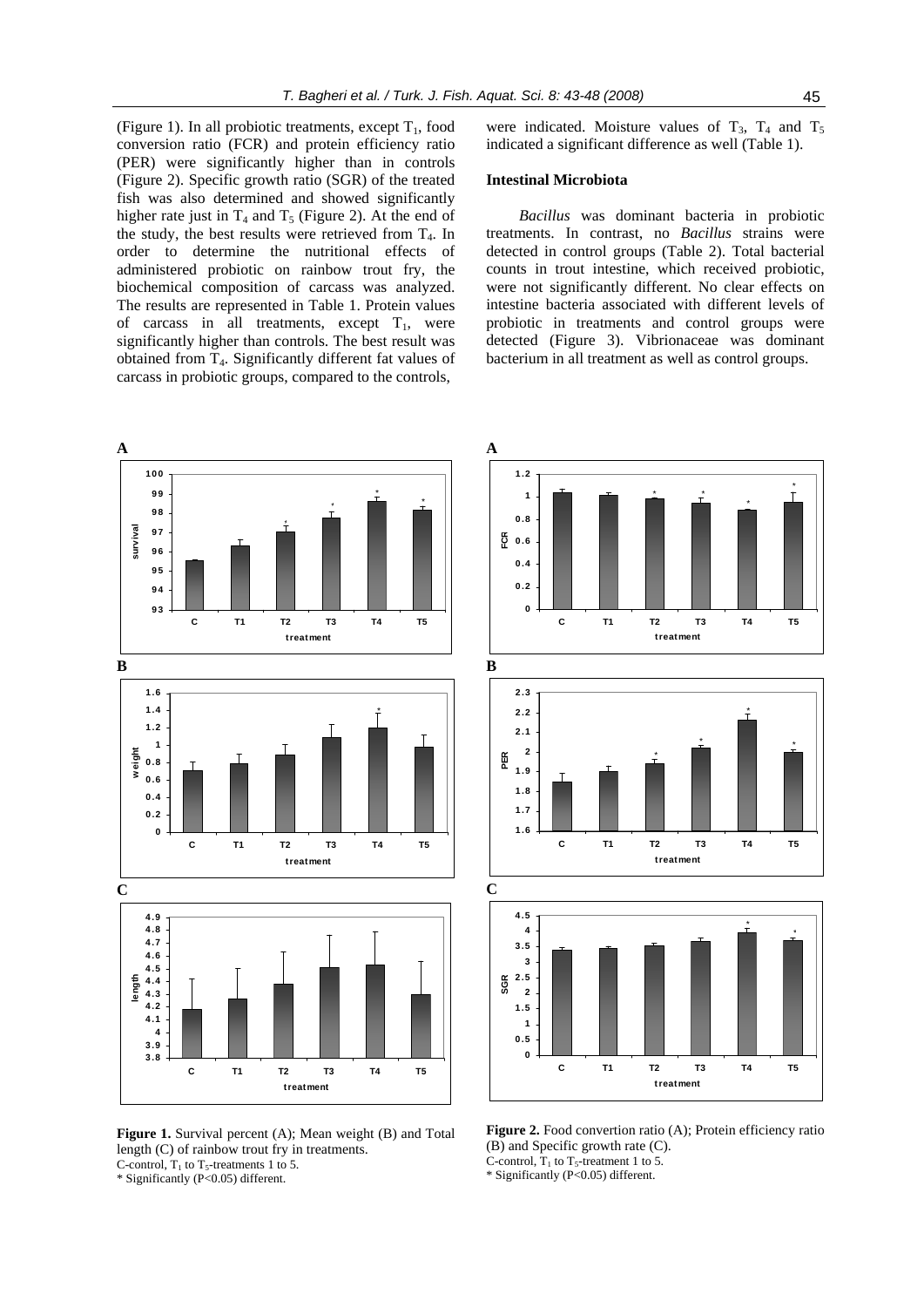| Treatment      | Moisture         | Fat            | Protein        |
|----------------|------------------|----------------|----------------|
| $\Gamma$       | $74.7 + 1.4$     | $10.1 + 0.2*$  | $10.3 + 0.1$   |
| T              | $71.9 + 0.5$     | $9.0 \pm 0.1*$ | $10.8 \pm 0.2$ |
| $T_2$          | $73.4+0.4$       | $8.9 + 0.1*$   | $11.9+0.1*$    |
| $T_3$          | $69.9+0.1*$      | $7.8 \pm 0.1*$ | $13.7 + 0.3*$  |
| T <sub>4</sub> | $67.8 + 0.7*$    | $6.5+0.1*$     | $15.0 + 0.3*$  |
| $T_{\rm s}$    | $69.98 \pm 0.5*$ | $5.9 \pm 0.0*$ | $12.1 + 0.3*$  |

**Table 1.** Chemical composition of carcass after feeding with probiotic

Mean $\pm$ S.E. (N=3). C-control, T<sub>1</sub> to T<sub>5</sub>-treatment 1 to 5. \* Significantly (P<0.05) different.

**Table 2.** Total bacterial counts and Bacillus in the intestine of rainbow trout fry after feeding for 63 days

| Treatment | Mean number of cells $g^{-1}$ (CFU) in intestine 63 days after feeding |                             |                           |  |
|-----------|------------------------------------------------------------------------|-----------------------------|---------------------------|--|
|           | Probiotic cells                                                        | Total microflora            | Ratio (%)(probiotic/total |  |
|           |                                                                        | $12.5 \pm 1.08 \times 10^4$ |                           |  |
|           | $29.4 \pm 2.17 \times 10^6$                                            | $45.2 \pm 4.07 \times 10^6$ | $65.0 \pm 2.3$            |  |
| $T_2$     | $11.9 \pm 1.28 \times 10^6$                                            | $1.40 \pm 0.79 \times 10^6$ | $85.1 \pm 2.0$            |  |
|           | $2.52 \pm 2.1 \times 10^6$                                             | $2.71 \pm 2.90 \times 10^6$ | $92.9 \pm 4.6$            |  |
|           | $1.79 \pm 1.51 \times 10^7$                                            | $1.82 \pm 1.32 \times 10^7$ | $98.3 \pm 4.0$            |  |
|           | $3.37 \pm 2.05 \times 10^7$                                            | $3.39 \pm 2.06 \times 10^7$ | $99.4 \pm 3.8$            |  |

Mean $\pm$ S.E. (N=3). C-control,  $T_1$  to  $T_5$ -treatment 1 to 5.



**Figure 3**. Proportion of dominant group of bacteria characterized in rainbow trout fry.

# **Discussion**

The relative proportion of *Bacillus* spp. in the intestinal flora of rainbow trout fry fed diets containing probiotic, increased with greater density of probiotic supplement in treatments. According to Ringo *et al*. (1995), high proportion is probably related to an increase in suitable attachment sites as a result of histological and functional development of fry and improved internal environmental conditions for bacterial growth (Vine *et al*., 2006). In contrast to constant habitat of terrestrial animals and resident flora in their gastrointestinal tract in aquatic animals, most microbes are transient (Panigrahi *et al*., 2004)

and affected by conditions of surrounding water (Gomez-Gill *et al*., 2000). Since fish are poikilotherm animals, one of the primary factors influencing the microbiota of fish perhaps is temperature changes (Panigrahi *et al*., 2004). High proportion of *Bacillus*  spp. in the intestinal of experimental fish may shows that intestinal environment is suitable for the given probiotic to settle and grow and also lead into harbour a great number of microbial cells of host intestine. Increase in survival associated with *Bacillus* probiotic proportion in the gut flora is probably due to competitive exclusion of other bacteria, especially with potentially pathogenic bacteria. The identified bacteria of fry intestine were recognized as fish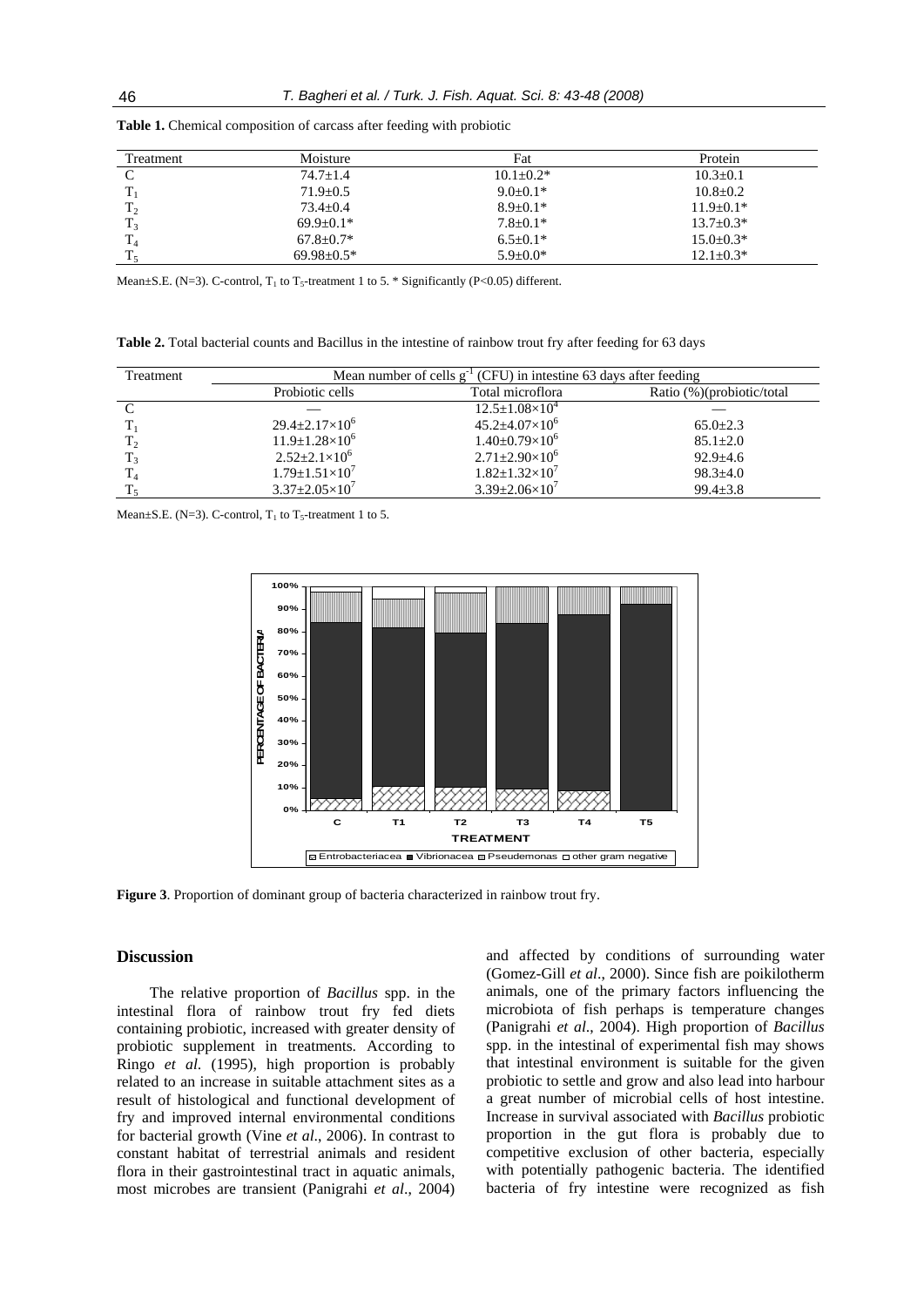pathogenic species (Kapetanovic *et al*., 2005). What's more, Enterobacteriaceae population, one of the identified bacteria, in  $T<sub>5</sub>$  disappeared and the population of the other bacteria in probiotic treatments declined. It can strongly confirm the idea of out-competing the other bacteria by colonization of probiotic in intestine. On the other hand, survival in  $T_4$  was higher, so we can not definitely conclude that the exclusion of other bacteria by the probiont results in improved survival. However, this effect should not be ignored.

Because growth rate throughout the experiment was improved in  $T_4$ , not in  $T_5$ , it can be certainly suggested that the more probiotic cells in diets and host intestine necessarily does not result in the more improved growth and survival. Better growth, as observed in T4, may establish better health conditions in rainbow trout fry and therefore, decrease mortality. *Bacillus* spp. produces several peptide antibiotics, including subtilin and bacitracin produced by *B. subtilis* and *B. leicheniformis*, respectively, which was present in the probiotic we used. Moreover, there are a number of other substances with biocontrol activities isolated from species of *Bacillus* (Rosvitz *et al*., 1998). Iturins, cyclic lipoproteins isolated from *B. subtilis* are toxic to a wide range of fungi and yeast (Maget-Dana and Peypoux, 1994). Therefore, administered *Bacillus* gave rise to the fry resistance to pathogens and enhanced survival by producing inhibitory substances to other microorganisms. The *Bacillus* species produce proteases (for example, subtilin), which helps in digestion (Sanders *et al*., 2003). They are also said to produce vitamin K and B12 (Rosvitz *et al*., 1998). Gram-positive bacteria, including members of the genus *Bacillus*, secret a wide range of exoenzymes (Moriarty, 1998), which might have supplied digestive enzymes and certain essential nutrients to promote better growth. *Bacillus subtilis* and *B. leicheniformis* can break down proteins and carbohydrates (Rosvitz *et al*., 1998; Farzanfar, 2006). So it can be suggested that administration of *Bacillus* bacteria to trout fry results in enhanced digestion of food and improved growth, including low food conversion ratio (FCR), and high specific growth rate (SGR). High protein efficiency ratio (PER) as well as greater protein values of carcass in probiotic treatments may be due to proteins secreted by members of genus *Bacillus* (Rosvitz *et al*., 1998).

We found that supplementation of trout starter diet with the proper density of commercial *Bacillus* probiotic could be beneficial for growth and survival of rainbow trout fry, especially in fast growing conditions, where it would be essential to stimulate the precocious maturation of digestive system (Wache *et al*., 2006). No clear effect of probiotic on diversity of rainbow trout fry intestine flora detected, but high rate of probiotic bacteria colonization was observed. Since the results might be affected by the rearing conditions (Spanggaard *et al*., 2000), so we suggest the effects of *Bacillus* probiotic to be tested in other locations.

#### **Acknowledgments**

We would like to thank the Ghezelpark Trout hatchery and Cold Water Fishes Research Center of Iran for providing the fry and facilities for the study.

#### **References**

- Ahilan, B., Shine, G. and Santhanam, R. 2004. Influence of probiotics on the growth and gut microflora load of juvenile Gold fish (*Carassius auratus*). Asian Fisheries Science, 17: 271–278.
- Ali, A. 2000. Probiotics in fish farming-evaluation of a candidate bacteria mixture. PhD thesis. Uppsala: Swedish University of Agriculture Science.
- Anuaud, S. 2000. What is a lactic Acid Bacteria? Functional Foods Journal, 12: 11–20.
- Arslan, C. 2004. Effect of dietary probiotic supplementation on growth performance in the Rock Partridge (*Alectoris graeca*). Turk. J. Anim. Sci., 28: 887–891.
- Bogut, I., Milakovic, Z., Bukvic, Z., Brkic, S. and Zimmer, R. 1998. Influence of probiotic (*Streptococcus faecium* M74) on growth and content of intestinal microflora in Carp (*Cyprinus carpio*). Journal of Animal science, 43: 231-235.
- DeSch, R. and Ollevier, F. 2000. Protein digestion in juvenile turbot (*Scophthalmus maximus*) and effects of dietary administration of *Vibrio proteolyticus*. Aquaculture, 186: 107-116.
- Eliasson, A. 2003. The physiological characterization of *Bacilus polymyxa*. Post Doc. Project. Biotechnology Institute kolding .
- Fuller, R. 1987. A review: probiotics in man and animals. Journal of App. Bacteriology, 66: 365-378.
- Galindo, A.B. 2004. *Lactobacillus plantarum* 44A as a live feed supplement for freshwater fish. PhD. thesis. Wageningen: Wageningen University.
- Gatesoupe, F.J. 2000. The use of probiotics in aquaculture: A review. Aquaculture, 180: 147–165.
- Ghosh, K., Sen, S.K. and Ray, A.K. 2002. Growth and survival of Rohu, *Labeo rohita* (Hamilton) spawn fed diets supplemented with fish intestinal microflora. Acta. Icthol. Piscat., 32: 83-92.
- Gilberg, A., Johansen, A. and Bogwald, J. 1995. Growth and survival of Atlantic Salmon (*Salmo salar*) fry given diet supplemented with fish protein hydrolysate and lactic acid bacteria during a challenge trial with *Aeromonas salmonicida*. Aquaculture, 138: 23-34.
- Gilberg, A., Mikkelsen, H., Sandaker, E. and Ringo, E. 1997. Probiotic effect of lactic acid bacteria in the feed on growth and survival of fry of Atlantic cod (*Gadus morhua*). Hydrobiologia, 352: 279-265.
- Gomez-Gil, B., Rogue, A. and Turnbull, J.F. 2000. The use and selection of aquatic organisms. Aquaculture, 191: 259-270.
- Gram, L., Lovold, T., Melchiorsen, J. and Spanggaard, B. 2001. *In vitro* antagonism of probiont *Pesudomonas fluorescence* strain AH2 against *Aeromonas salmonicida* does not confer protection of salmon against furunculosis. Aquaculture, 199: 1-11.
- Gullian, M., Thompson, F. and Rodriguez, J. 2004. Selection of probiotic bacteria and study of their immunostimulatory effect in *Penaeus vannamei*. Aquaculture, 233: 1-14.
- Hansen, G.H. and Olfasen, J.A. 1999. Bacterial interactions in early stages of marine cold water fish. Microbial